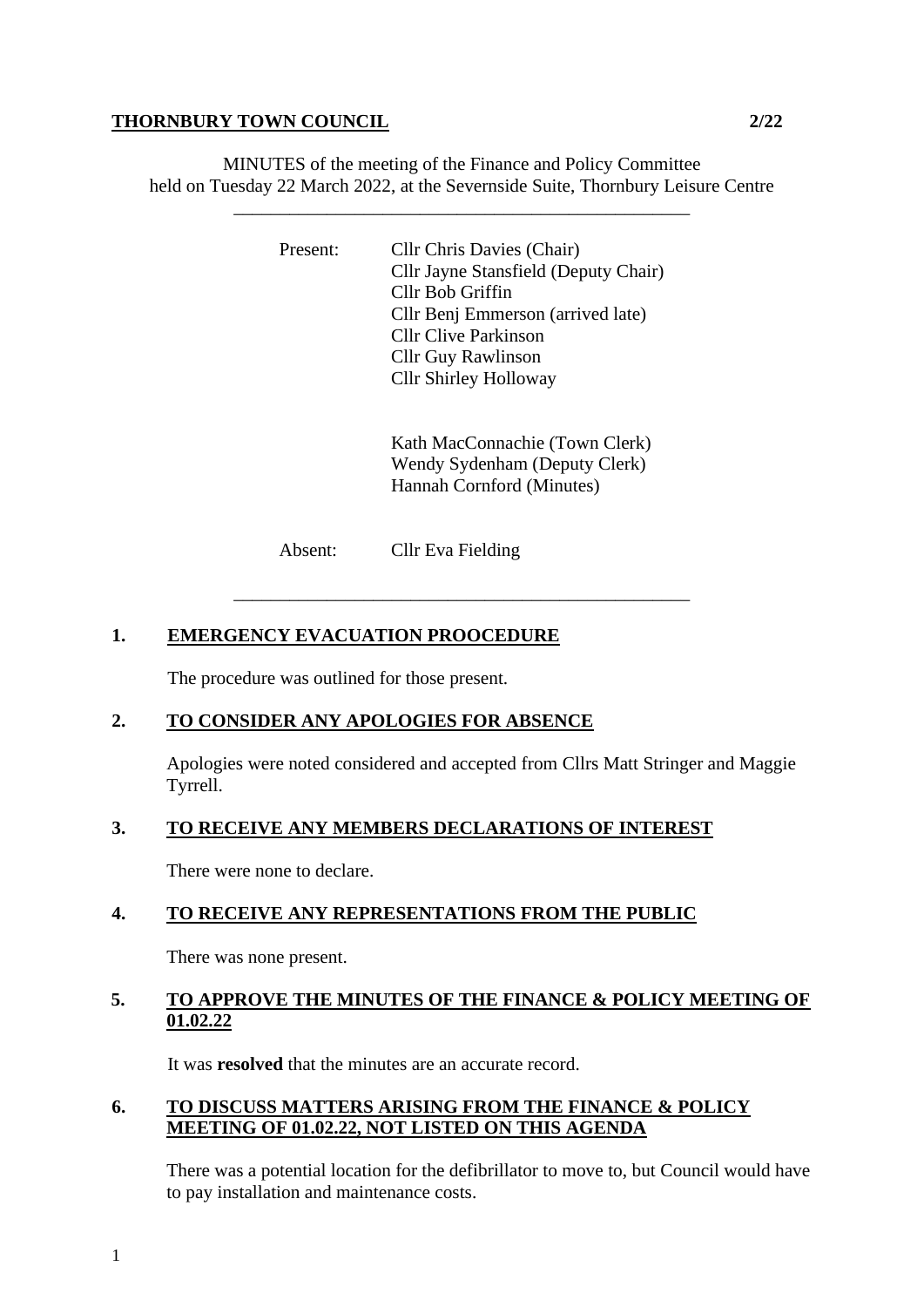### **7. TO RECEIVE THE DRAFT MINUTES OF THE PROPERTY MANAGEMENT AND COMPLIANCE SUB COMMITTEE HELD ON 15.02.22**

The draft minutes were received and **resolved** to be an accurate record.

*(Cllr Emmerson arrived)*

### **8. TO CONSIDER THE FOLLOWING FINANCIAL MATTERS:**

• To approve the accounts for payment

## **THORNBURY TOWN COUNCIL**

| <b>ACCOUNTS PAID OUT OF MEETING</b>            |                                                                           |          |
|------------------------------------------------|---------------------------------------------------------------------------|----------|
| <b>SOUTH GLOUCESTERSHIRE</b><br><b>COUNCIL</b> | <b>COUNCIL RATES - TOWN HALL (DD)</b>                                     | 1115.00  |
| LLOYDS BANK PLC                                | <b>CREDIT CARD PAYMENT (DD)(JAN)</b>                                      | 255.30   |
| THORNBURY TOWN COUNCIL                         | PAYROLL - FEBRUARY 2022                                                   | 22194.20 |
| <b>O2 PHONE COMPANY</b>                        | MOBILE PHONE TARIFF CHARGE (DD)<br>(110)                                  | 19.46    |
| <b>O2 PHONE COMPANY</b>                        | O2 DEVICE PLAN (DD) (110)                                                 | 16.75    |
| <b>SOUTH GLOUCESTERSHIRE</b><br><b>COUNCIL</b> | NON DOMESTIC RATES - R/O 35 HIGH ST<br>(CHARGE PRIOR TO POLICE MOVING IN) | 1258.26  |
| PUBLIC WORKS LOANS                             | <b>LOAN PAYMENTS (DD)</b>                                                 | 6037.35  |
| THORNBURY TOWN COUNCIL                         | PETTY CASH (CHQ)(110)                                                     | 200.00   |
| LLOYDS BANK PLC                                | <b>CREDIT CARD PAYMENT (DD)(FEB)</b>                                      | 1793.07  |
| <b>OCTOPUS ENERGY</b>                          | ELECTRICITY - TOWN HALL (DD)(110)                                         | 781.00   |
| <b>OCTOPUS ENERGY</b>                          | ELECTRICITY - MPF (DD) (130)                                              | 255.73   |
| <b>OCTOPUS ENERGY</b>                          | ELECTRICITY - CEMETERY (DD) (130)                                         | 105.49   |
| <b>SUREGREEN</b>                               | <b>MESH AND POSTS (130)</b>                                               | 279.71   |
| <b>DVLA</b>                                    | VEHICLE TAX - 12 MONTHS (CC) (130)                                        | 277.50   |
| <b>AMAZON</b>                                  | FENCE POST HEAVY DUTY RAMMER (CC)<br>(130)                                | 46.05    |
| <b>AMAZON</b>                                  | STAFF DOCUMENT BAG (CC) (110)                                             | 41.99    |
| <b>AMAZON</b>                                  | <b>COMBINATION KEY CABINET (CC) (130)</b>                                 | 25.99    |
| <b>MYSHRED LIMITED</b>                         | CONFIDENTIAL PAPER SHREDDING (CC)<br>(110)                                | 84.00    |
| <b>AMAZON</b>                                  | DEWALT REINFORCER CLEAR SAFETY<br>GLASSES $(CC)$ (130)                    | 33.91    |
| <b>AMAZON</b>                                  | FENCE POST HEAVY DUTY RAMMER (CC)<br>(130)                                | 46.05    |
| <b>AMAZON</b>                                  | HAZARDOUS WARNING TAPE (CC) (110)                                         | 9.18     |
| MJN SAFETY SIGNS LTD                           | A5 FIRE LOG BOOK (CC) (110)                                               | 11.99    |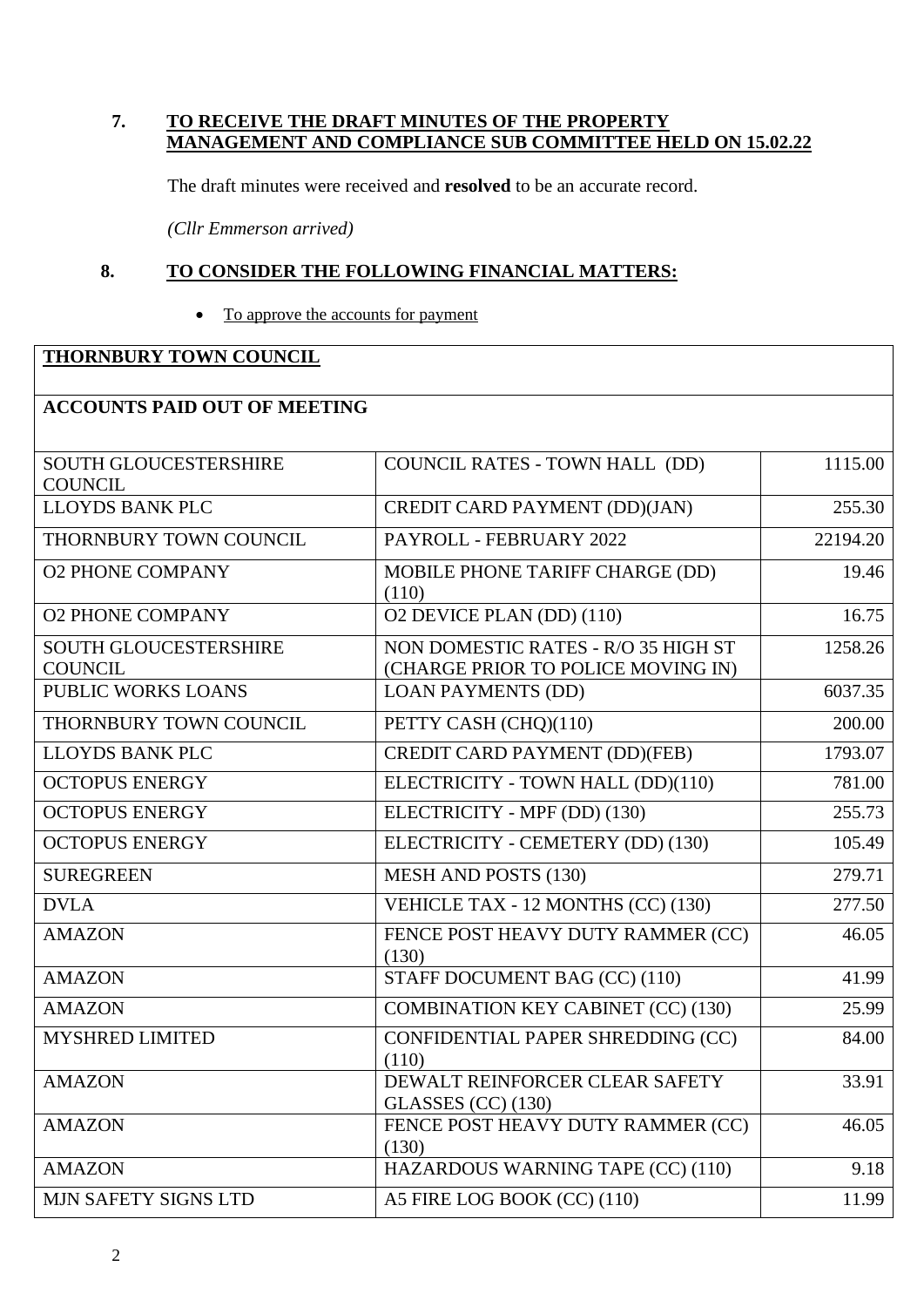| <b>SUREGREEN</b>                                      | MESH AND POSTS (CC) (130)                                       | 472.27   |  |  |
|-------------------------------------------------------|-----------------------------------------------------------------|----------|--|--|
| FRIENDS OF MARLWOOD SCHOOL                            | <b>SMALL GRANT AWARD (180)</b>                                  | 445.44   |  |  |
| THORNBURY SURFACING LTD                               | RESURFACING - CHANTRY ROAD PLAY<br><b>AREA</b> (130)            | 21360.00 |  |  |
| PROFESSIONAL FEES                                     | TEMPORARY RFO (110)                                             | 281.40   |  |  |
| <b>ELLIS WHITTAM</b>                                  | <b>INSURANCE - (MARCH 2022 - MARCH 2023)</b><br>(110)           | 306.50   |  |  |
| <b>ELLIS WHITTAM</b>                                  | HEALTH/SAFETY, HUMAN RESOURCES<br>SUPPORT (110) (MAR 2022-23)   | 4437.00  |  |  |
| ECOTRICITY.CO.UK                                      | MONTHLY GAS SUPPLY - TOWN HALL<br>(110)                         | 508.72   |  |  |
| ECOTRICITY.CO.UK                                      | MONTHLY GAS SUPPLY - PAVILION (130)                             | 76.03    |  |  |
| <b>WATER2BUSINESS</b>                                 | WATER SERVICES - 67 HIGH STREET (110)                           | 355.21   |  |  |
| SAM SMITH JOINERY-WOODWORK                            | MANUFACTURE AND FIT DWARF<br>STAIRCASE IN ATTIC / HINDGE (160)  | 230.00   |  |  |
| <b>BRIGSTOWE MEDIA LTD</b>                            | ADVERTISING IN VOICE PAPERS - MARCH<br>2022 (110)               | 192.00   |  |  |
| <b>ADK UK</b>                                         | <b>INSTALLATION OF DRIVEWAY GATES -</b><br>CEMETERY (130)       | 1194.00  |  |  |
| <b>OFCOM</b>                                          | RADIO LICENCE PAYMENT (110)                                     | 112.50   |  |  |
| <b>SCREWFIX</b>                                       | DEWALT CORDLESS DRILL (CC) (130)                                | 204.99   |  |  |
| <b>SOUTH GLOS COUNCIL</b>                             | AUDIT SERVICES FOR FINANCIAL YEAR<br>2021/22 (110)              | 1272.00  |  |  |
| <b>KRUNCH UK</b>                                      | YOUTH SLA - THREE YEAR CONTRACT -<br>QUARTER 1 (110)            | 9250.00  |  |  |
| <b>LANDCARE TREE NURSEY</b>                           | TREE PLANTING (150)                                             | 565.75   |  |  |
| KARCHER.CO.UK                                         | POWER WASHER - SURFACE CLEANER<br>(CC) (130)                    | 352.97   |  |  |
| KARCHER.CO.UK                                         | POWER WASHER - SURFACE CLEANER -<br>ADDITIONAL PARTS (CC) (130) | 74.97    |  |  |
| <b>GATES AND FENCES (UK) LTD</b>                      | ANTI THEFT COLLARS - CEMETERY<br><b>GATES</b> (130)             | 10.00    |  |  |
|                                                       | <b>Total Expenditure:</b>                                       | 76589.73 |  |  |
| <b>ACCOUNTS NOW DUE FOR PAYMENT - 22ND MARCH 2022</b> |                                                                 |          |  |  |
| <b>Central Services (110)</b>                         |                                                                 |          |  |  |
| DIRECT IT SERVICES LTD                                | PHONE & BROADBAND (JOINT BILLING<br><b>WITH 130)</b>            | 125.93   |  |  |
| DIRECT IT SERVICES LTD                                | <b>IT SUPPORT</b>                                               | 336.00   |  |  |
| <b>ACORN</b>                                          | TEMPORARY STAFF - CEMETERY                                      | 120.46   |  |  |
| <b>ACORN</b>                                          | TEMPORARY STAFF - CEMETERY                                      | 146.27   |  |  |
| THORNBURY TOWN COUNCIL                                | <b>STAFF EXPENSES</b>                                           | 62.99    |  |  |
| <b>ACORN</b>                                          | TEMPORARY STAFF - CEMETERY                                      | 77.44    |  |  |
| <b>JCW WINDOW CLEANING</b>                            | <b>WINDOW CLEANING</b>                                          | 55.00    |  |  |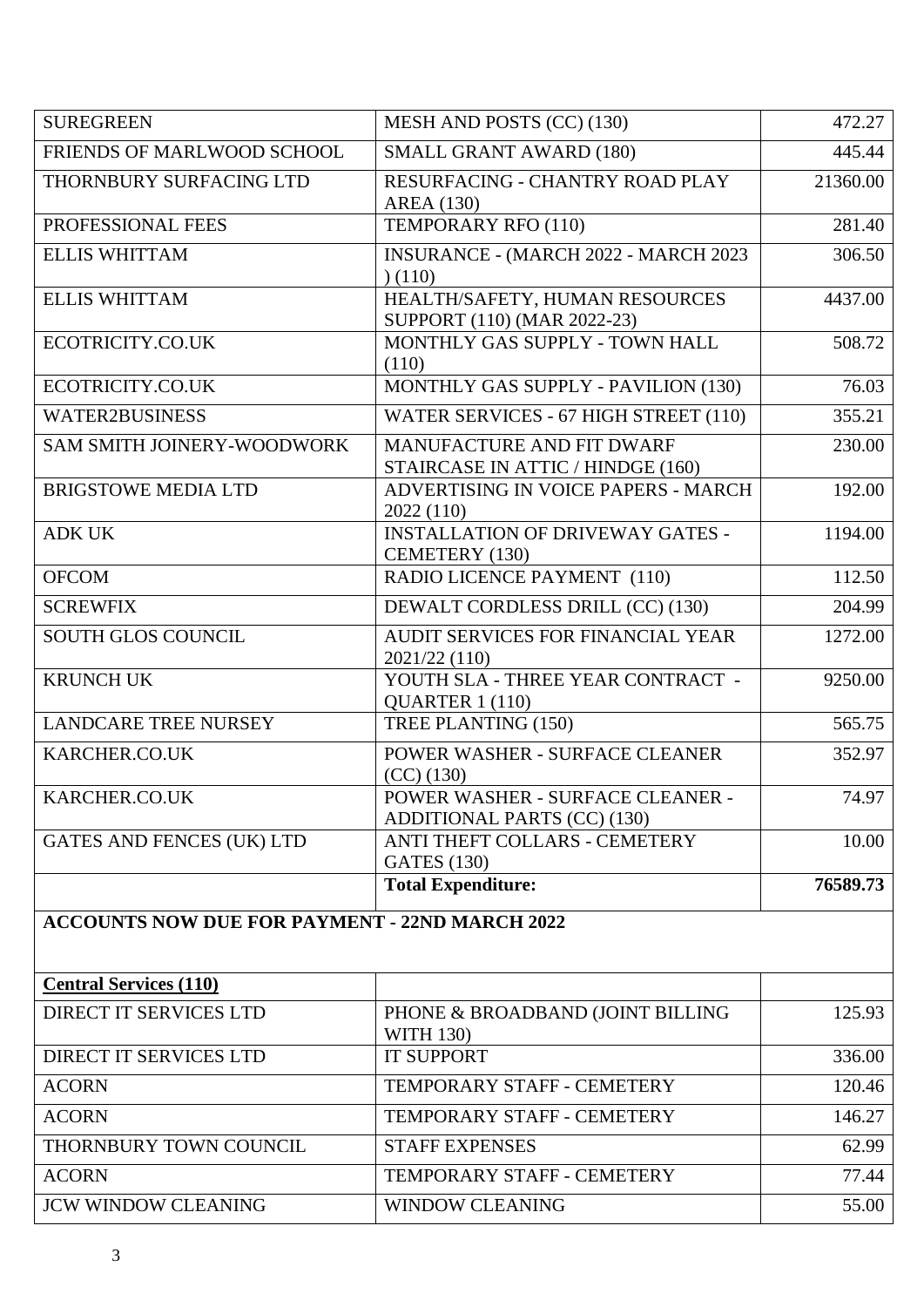| <b>CONSORTIUM</b>                          | <b>STATIONERY</b>                                                      | 88.13   |
|--------------------------------------------|------------------------------------------------------------------------|---------|
| <b>SW HYGIENE</b>                          | SANITARY UNIT RENTAL/SERVICE                                           | 46.80   |
| <b>WATER2BUSINESS</b>                      | WATER AND SEWAGE SERVICES (JOINT<br><b>BILLING WITH 130)</b>           | 224.65  |
|                                            | <b>Total Expenditure:</b>                                              | 1283.67 |
| <b>Playing Fields &amp; Cemetery (130)</b> |                                                                        |         |
| <b>DIRECT IT</b>                           | PHONE & BROADBAND (JOINT BILLING<br><b>WITH 110)</b>                   | 54.00   |
| <b>ABBEY LOOS</b>                          | RENTAL OF PORTIBLE TOILETS -<br><b>CHANTRY FIELDS</b>                  | 216.00  |
| <b>FALON NAMEPLATES LTD</b>                | <b>BRONZE PLAQUE</b>                                                   | 110.76  |
| <b>HAWKINS OF THORNBURY</b>                | <b>MAINTENANCE MATERIALS</b>                                           | 46.45   |
| <b>GAP SUPPLIES LTD</b>                    | <b>MAINTENANCE SUPPLIES</b>                                            | 86.44   |
| <b>FALON NAMEPLATES LTD</b>                | <b>BRONZE PLAQUE</b>                                                   | 59.28   |
| <b>THORNBURY MOTORS</b>                    | MONTHLY FUEL EXPENSES                                                  | 120.83  |
| <b>FALON NAMEPLATES LTD</b>                | <b>BRONZE PLAQUE</b>                                                   | 110.76  |
| <b>BIN SHOP</b>                            | <b>GALVANISED STEEL DOG WASTE BINS</b>                                 | 934.62  |
| <b>CONSORTIUM</b>                          | <b>CLEANING MATERIALS</b>                                              | 114.54  |
| <b>WATER2BUSINESS</b>                      | WATER AND SEWAGE SERVICES (JOINT<br><b>BILLING WITH CS 110)</b>        | 505.38  |
| <b>ALEXANDRA</b>                           | <b>STAFF WORKWEAR</b>                                                  | 57.53   |
|                                            | <b>Total Expenditure:</b>                                              | 2416.59 |
| <b>Environment (150)</b>                   |                                                                        |         |
| <b>WYBONE LTD</b>                          | <b>GALVANISED &amp; METAL SLATTED BINS</b>                             | 1979.93 |
| <b>WYBONE LTD</b>                          | <b>GALVANISED STEEL ECO RECYCLING</b><br><b>BIN</b>                    | 593.99  |
|                                            | <b>Total Expenditure:</b>                                              | 2573.92 |
| <b>Land &amp; Property (160)</b>           |                                                                        |         |
| <b>HOUSE OF FLAGS</b>                      | SUPPLY/INSTALL NEW FLAG POSTS &<br><b>BRACKETS</b>                     | 2442.00 |
| TH WHITE GROUP                             | <b>INSTALLATION &amp; COMMISSIONING OF 2</b><br>NEW FIRE EXTINGUISHERS | 246.01  |
|                                            | <b>Total Expenditure:</b>                                              | 2688.01 |

It was **resolved** to pay the accounts due.

• To receive and discuss the income and expenditure reports for January and February 2022

The reports were received.

• To receive the bank reconciliations for January and February 2022

The reconciliations were received.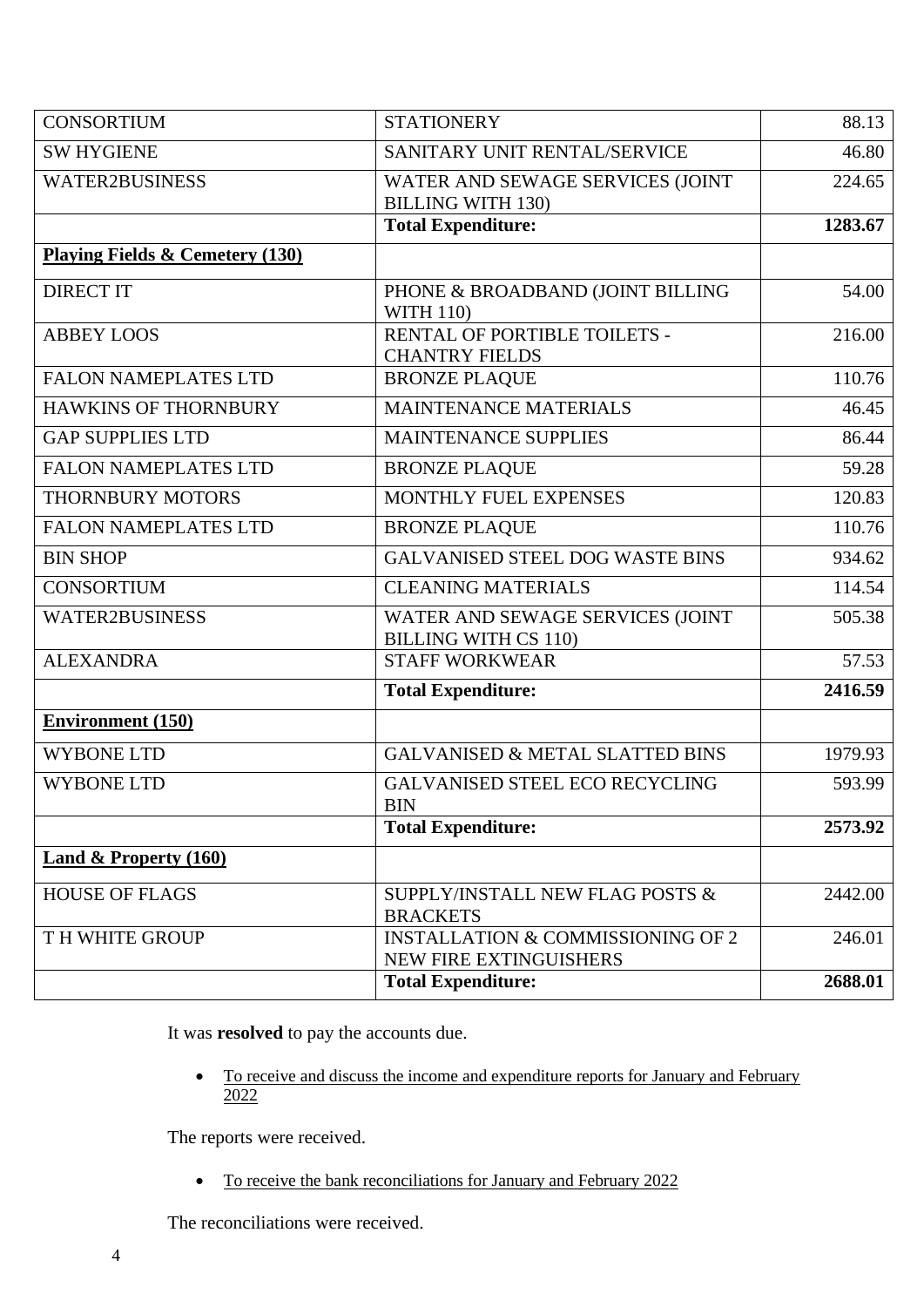## **9. TO RECEIVE THE INTENAL AUDIT IN-YEAR ASSURANCE REPORT 2021/22 AND ADDRESS ACTIONS**

• To consider procedures for Mayoral allowance payment

With a minor amendment to the draft Mayoral Allowance Policy circulated, it was **resolved** to adopt the policy.

### **10. TO NOTE DECISIONS MADE UNDER DELEGATED AUTHORITY**

Emergency tree surgery works had been agreed. An issue concerning removal of fallen trees would be referred to the Open Spaces Committee.

### **11. TO CONSIDER AND AGREE A RESPONSE TO THE PARLIAMENTARY BOUNDARY REVIEW CONSULTATION FOR THORNBURY AND YATE**

Cllr Parkinson presented the item, giving background and a suggested response. It was **resolved** to support the Boundary Commission for England's proposal with Cllr Parkinson's drafted response to be submitted in response to the consultation.

### **12. POLICY REVIEW PERIODS**

• To consider the recommendation of the Town Clerk to make the standard review period of Town Council Policies every three years, or earlier where there are changes to legislation or any other material which would impact policy.

It was **resolved** to make the standard review period three years.

### **13. TO REVIEW AND APPROVE THE DRAFT REVISED PETTY CASH POLICY**

It was **resolved** to adopt the policy.

### **14. TO CONSIDER AN URGENT GRANT APPLICATION FROM TURNBERRIES COMMUNITY CENTRE TO FUND A QUEEN'S PLATINUM JUBILEE EVENT**

It was **resolved** to grant £1800 for the event.

### **15. TO CONSIDER QUOTATIONS FOR A REPLACEMENT SECURITY COMPANY**

It was **resolved** to go with the company providing the cheapest quote, who could offer a like for like service.

### **16. TO CONSIDER THE FOLLOWING REQUESTS FROM THE OPEN SPACES COMMITTEE FOR FUNDS FROM EARMARKED RESERVES FOR LAND AND PROPERTY MANAGEMENT (CODE 329):**

- To cut back a laurel hedge on the Mundy Playing Fields (£500)
- To deal with storm damage to trees  $(\text{\pounds}1000)$
- Hedging plants in the Cemetery to mark out new sections needed  $(f780)$